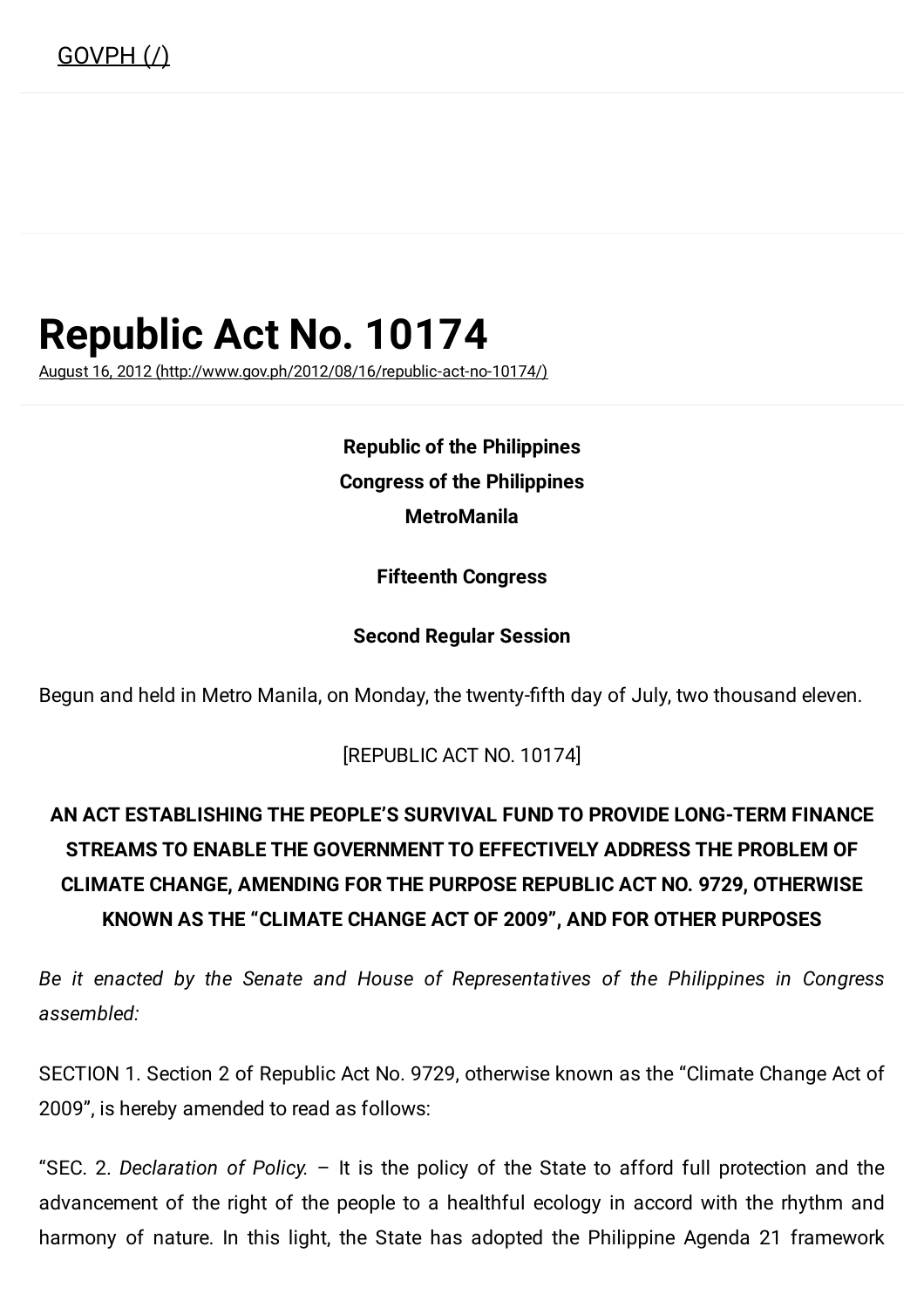which espouses sustainable development, to fulfill human needs while maintaining the quality of the natural environment for current and future generations.

Towards this end, the State adopts the principle of protecting the climate system for the benefit of humankind, on the basis of climate justice or common but differentiated responsibilities and the Precautionary Principle to guide decision-making in climate risk management. As a party to the United Nations Framework Convention on Climate Change (UNFCCC), the State adopts the ultimate objective of the Convention which is the stabilization of greenhouse gas concentrations in the atmosphere at a level that would prevent dangerous anthropogenic interference with the climate system which should be achieved within a time frame sufficient to allow ecosystems to adapt naturally to climate change, to ensure that food production is not threatened and to enable economic development to proceed in a sustainable manner. As a party to the Hyogo Framework for Action, the State likewise adopts the strategic goals in order to build national and local resilience to climate change-related disasters.

Recognizing the vulnerability of the Philippine archipelago and its local communities, particularly the poor, women, and children, to potential dangerous consequences of climate change and global warming such as increasing temperatures, rising seas, changing landscapes, increasing frequency and/or severity of droughts, fire, floods and storms, climate-related illnesses and diseases, damage to ecosystems, biodiversity loss that affect the country's environment, culture, and economy, the State shall cooperate with the global community in the resolution of climate change issues, including disaster risk reduction. It shall be the policy of the State to enjoin the participation of national and local governments, businesses, nongovernment organizations, local communities and the public to prevent and reduce the adverse impacts of climate change and, at the same time, maximize the potential benefits of climate change. It shall also be the policy of the State to incorporate a gender-sensitive, pro-children and pro-poor perspective in all climate change and renewable energy efforts, plans and programs. In view thereof, the State shall strengthen, integrate, consolidate and institutionalize government initiatives to achieve coordination in the implementation of plans and programs to address climate change in the contest of sustainable development.

Further recognizing that climate change and disaster risk reduction and management are closely interrelated and effective disaster risk reduction and management will enhance adaptive capacity to climate change, climate variability and extreme climate events, the State shall integrate disaster risk reduction into climate change programs and initiatives.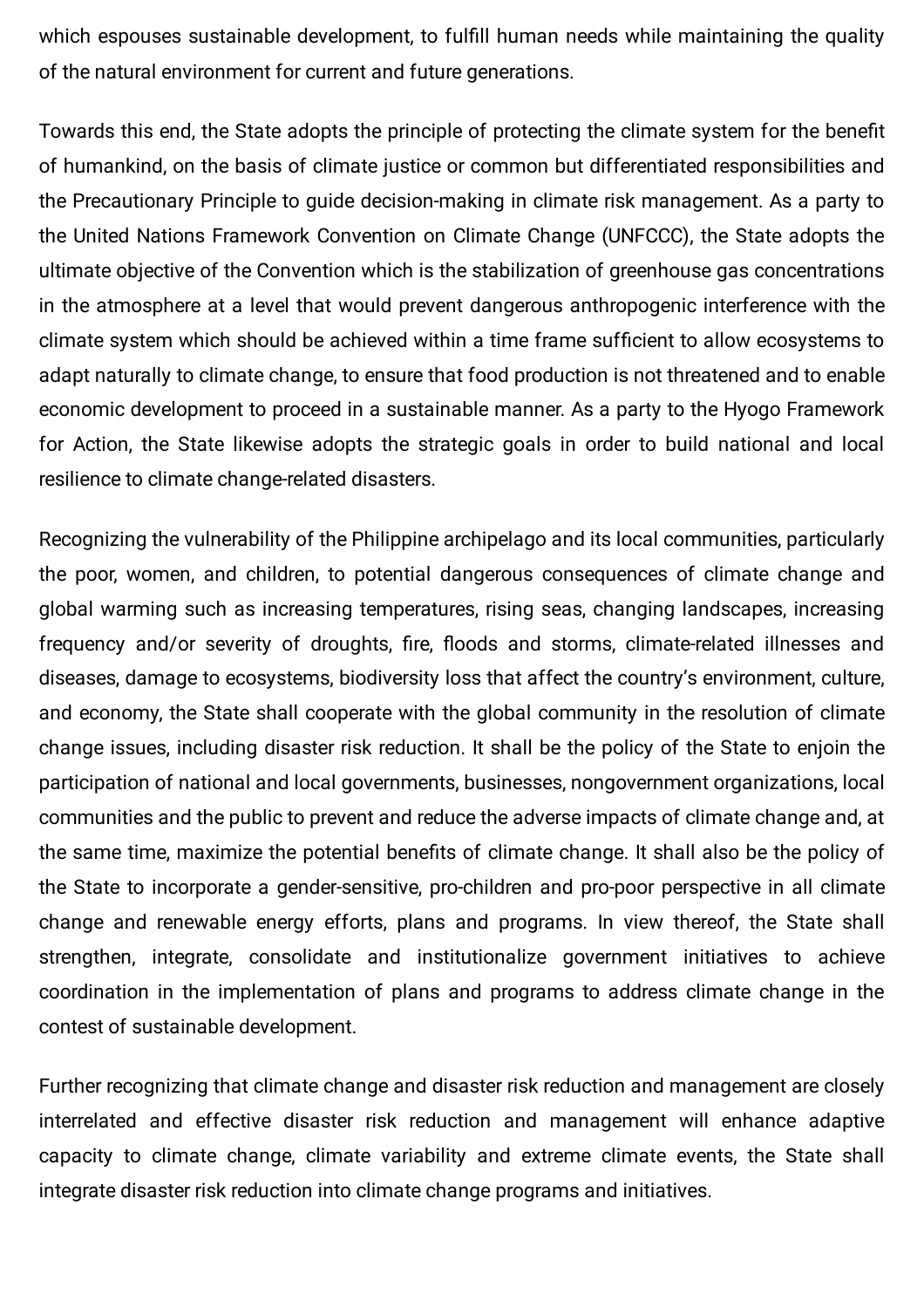Cognizant of the need to ensure that national and sub-national government policies, plans, programs and projects are founded upon sound environmental considerations and the principle of sustainable development, it is hereby declared the policy of the State to systematically integrate the concept of climate change in various phases of policy formulation, development plans, poverty reduction strategies and other development tools and techniques by all agencies and instrumentalities of the government."

SEC. 2. Section 3 of Republic Act No. 9729 is hereby amended to read as follows:

"SEC. 3. Definition of Terms.  $-$  For purposes of this Act, the following shall have the corresponding meanings:

(a) 'Adaptation' refers to the adjustment in natural or human systems in response to actual or expected climatic stimuli or their effects, which moderates barn or exploits beneficial opportunities.

(b) 'Adaptive capacity' refers to the ability of ecological, social or economic systems to adjust to climate change including climate variability and extremes, to moderate or offset potential damages and to take advantage of associated opportunities with changes in climate or to cope with the consequences thereof.

(c) 'Anthropogenic causes' refer to causes resulting from human activities or produced by human beings.

(d) 'Climate Change' refers to a change in climate that can be identified by changes in the mean and/or variability of its properties and that persists for an extended period typically decades or longer, whether due to natural variability or as a result of human activity.

(e) 'Climate Finance' refers to resources that have been allocated or may be utilized towards the climate change adaptation and mitigation requirements of the country and its vulnerable communities.

(f) 'Climate Variability' refers to the variations in the average state and in other statistics of the climate on all temporal and spatial scales beyond that of individual weather events.

(g) 'Climate Risk' refers to the product of climate and related hazards working over the vulnerability of human and natural ecosystems.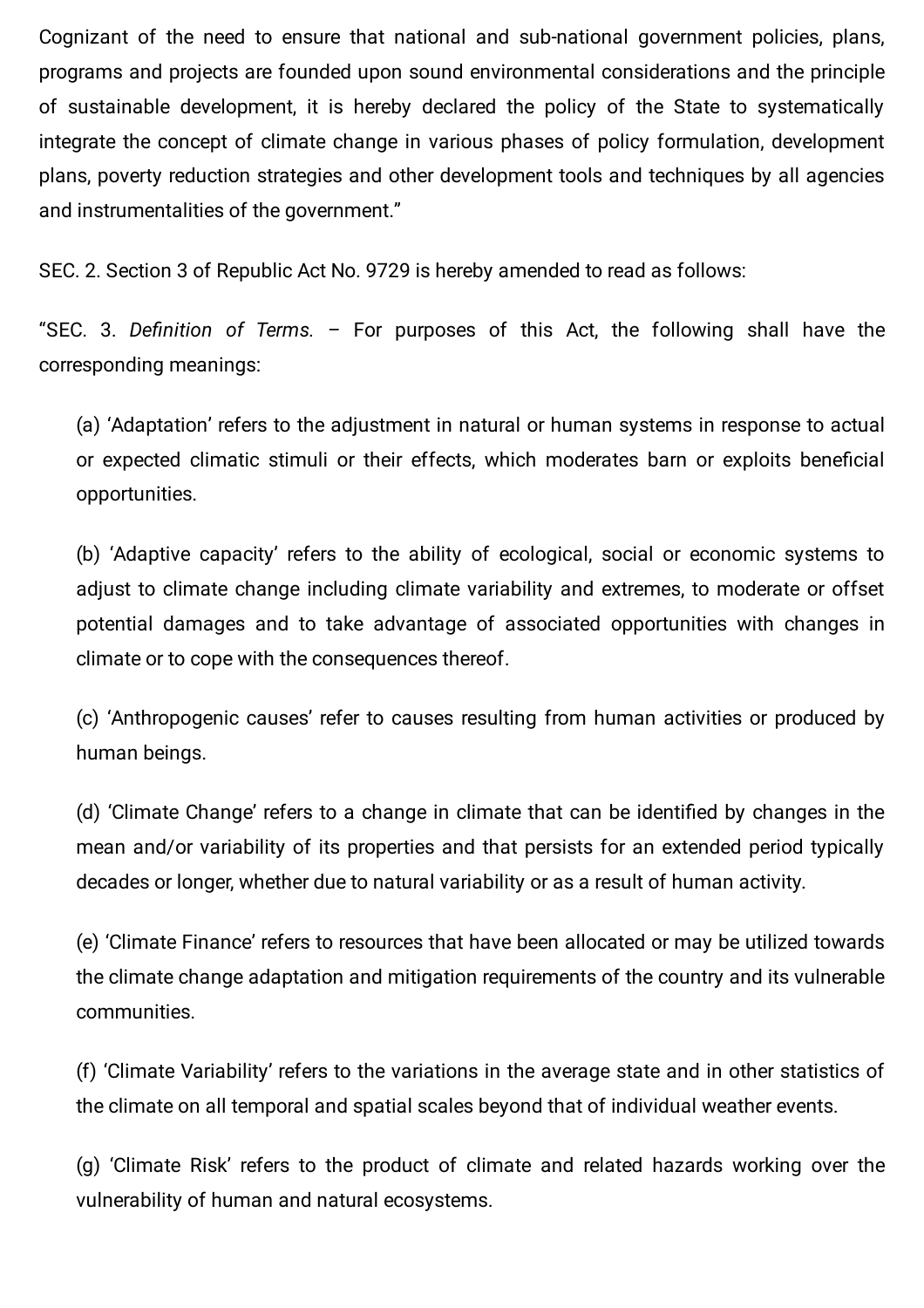(h) 'Disaster' refers to a serious disruption of the functioning of a community or a society involving widespread human, material, economic or environmental losses and impacts which exceed the ability of the affected community or society to cope using its own resources.

(i) 'Disaster Risk Reduction and Management (DRRM)' refers to the systematic process of using administrative directives, organizations, and operational skills and capacities to implement strategies, policies and improved coping capacities in order to lessen the adverse impacts of hazards and the possibility of disaster. Prospective Disaster Risk Reduction and Management refers to risk reduction and management activities that address and seek to avoid the development of new or increased disaster risks, especially if risk reduction policies are not put in place.

(j) "Gender mainstreaming' refers to the strategy for making the concerns and experiences of women as well as those of men an integral dimension of the design, implementation, monitoring, and evaluation of policies and programs in all political, economic, environmental or ecological and societal spheres so that women and men benefit equally and inequality is not perpetuated. It is the process of assessing the implications for women and men of any planned action, including legislation, policies, or programs in all areas and at all levels.

(k) 'Global Warming' refers to the increase in the average temperature of the Earth's nearsurface air and oceans that is associated with the increased concentration of greenhouse gases in the atmosphere.

(I) 'Greenhouse effect' refers to the process by which the absorption of infrared radiation by the atmosphere warms the Earth.

(m) 'Greenhouses gases (GHG)' refers to constituents of the atmosphere that contribute to the greenhouse effect including, but not limited to, carbon dioxide, methane, nitrous oxide, hydrofluorocarbons, perfluorocarbons and sulfur hexafluoride.

(n) 'Mainstreaming' refers to the integration of policies and measures that address climate change into development planning and sectoral decision-making.

(o) 'Mitigation' in the context of climate change, refers to human intervention to reduce anthropogenic emissions sources and enhance removals by sinks of all GHG, includingozone-depleting substances and their substitutes.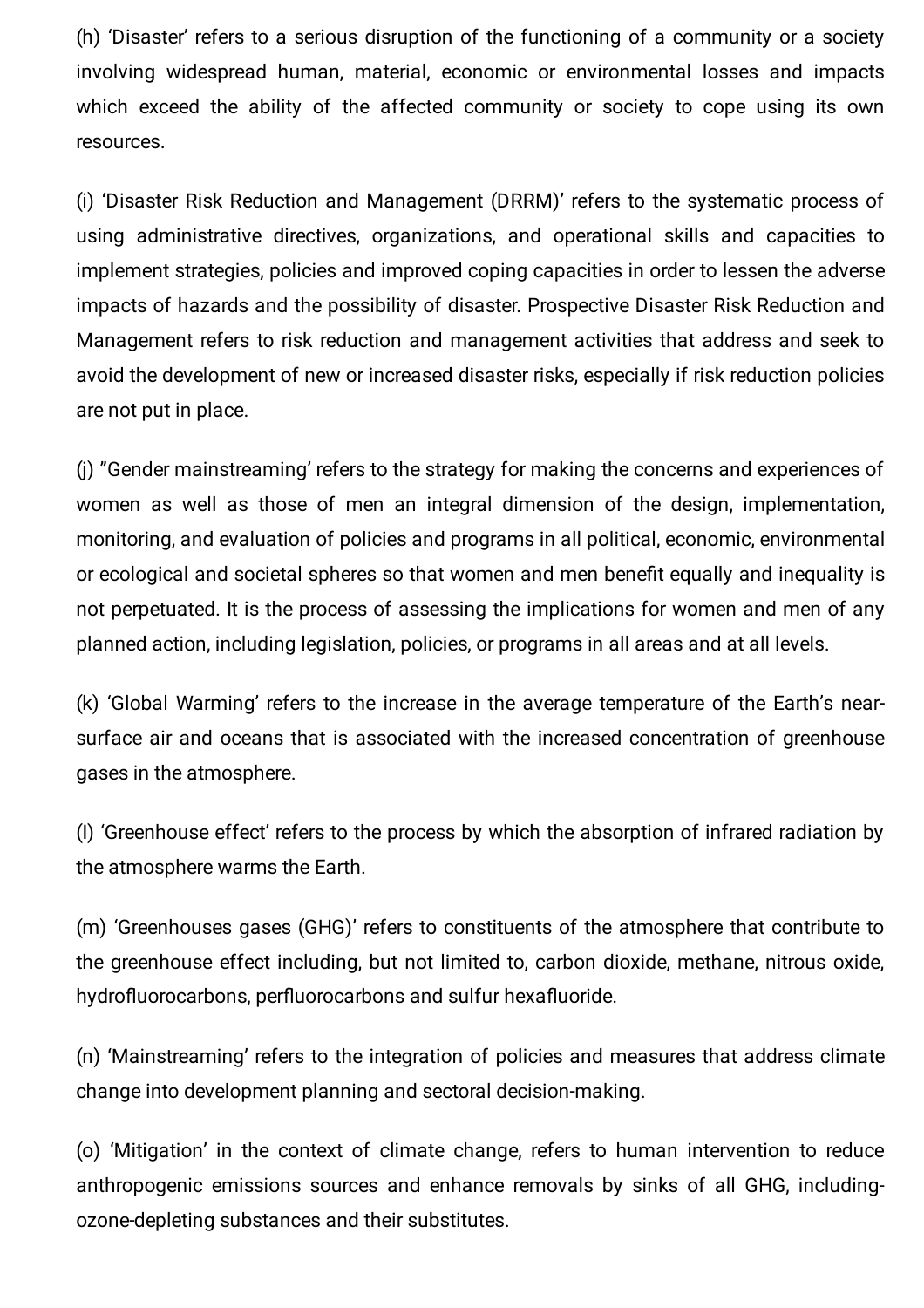(p) 'Mitigation potential shall refer to the scale of GHG reductions that could be made, relative to emission baselines, for a given level of carbon price (expressed in cost per unit of carbon dioxide equivalent emissions avoided or reduced).

(a) 'Sea level rise' refers to an increase in sea level which may be influenced by factors like global warming through expansion of sea water as the oceans warm and melting of ice over land and local factors such as land subsidence.

(r) 'Vulnerability' refers to the degree to which a system is susceptible to, or unable to cope with, adverse effects of climate change, including climate variability and extreme climate events. Vulnerability is a function of the character, magnitude, and rate of climate change and variation to which a system is exposed, its sensitivity, and its adaptive capacity.

SEC. 3. Section 4 of Republic Act No. 9729 is hereby amended to read as follows:

"SEC. 4. Creation of the Climate Change Commission. – There is hereby established a Climate Change Commission, hereinafter referred to as the Commission.

Thu Commission shall be an independent and autonomous body and shall have the same status as that of a national government agency. It shall be attached to the Office of the President.

The Commission shall be the lead policy-making body of the government, which shall be tasked to coordinate, monitor and evaluate the programs and action plans of the government in order to ensure the mainstreaming of climate change into the national, sectoral and local development plans and programs pursuant to the provisions of this Act.

The Commission shall be organized within sixty (80) days from the effectivity of this Act."

SEC. 4. Section 5 of Republic Act No. 9729 is hereby amended to read as follows.

"SEC. 5. Composition of the Commission. – The Commission shall be composed of the President, of the Republic of the Philippines who shall serve as the Chairperson, and three (3) Commissioners to be appointed by the President, one of whom shall be appointed as Vice Chairperson of the Commission.

The Commission shall have an advisory board composed of the following:

(a) Secretary of the Department of Agriculture;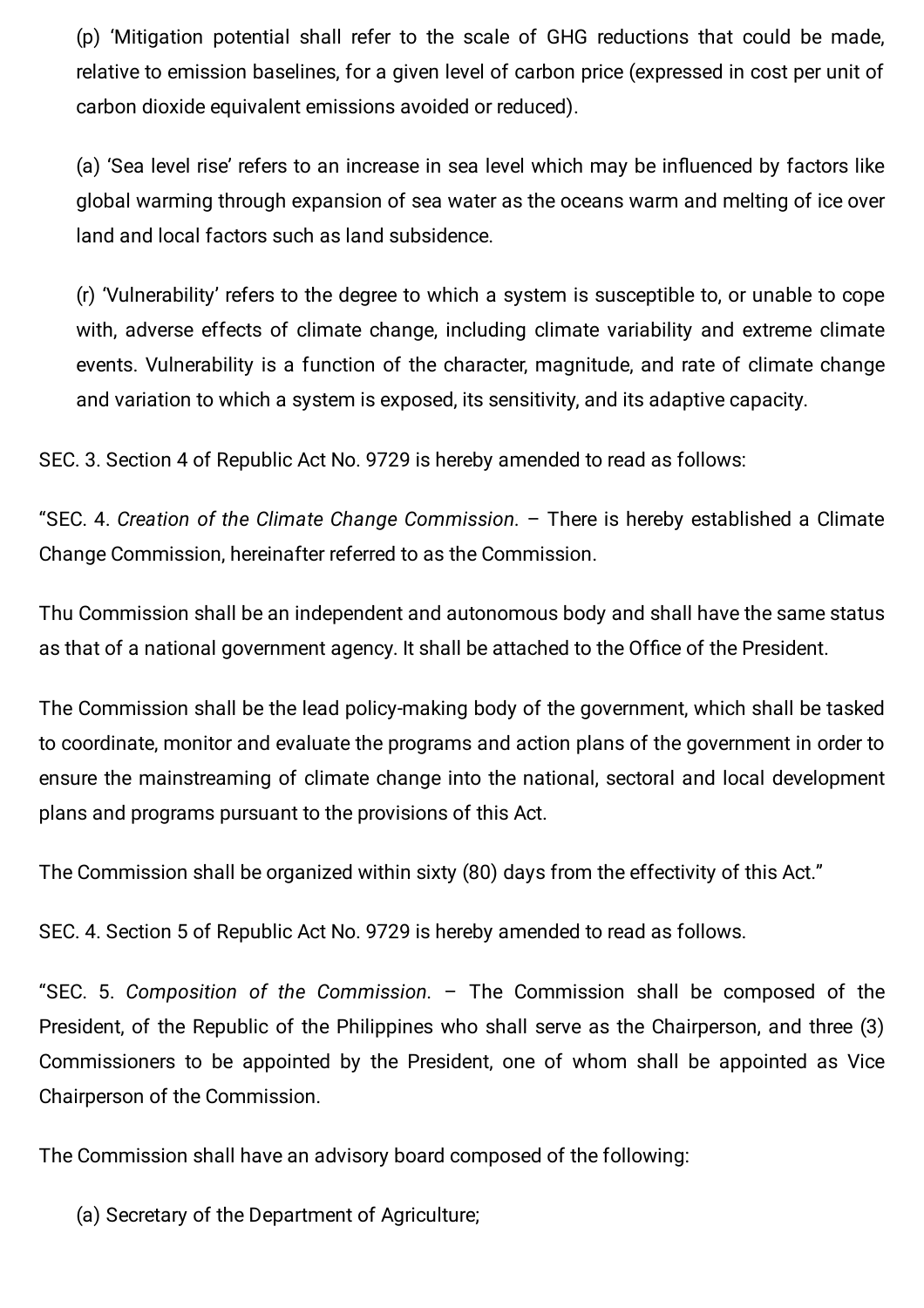- (b) Secretary of the Department of Budget and Management;
- (c) Secretary of the Department of Energy;
- (d) Secretary of the Department of Environment and Natural Resources;
- (e) Secretary of the Department of Education;
- (f) Secretary of the Department of Finance;
- (g) Secretary of the Department of Foreign Affairs;
- (h) Secretary of the Department of Health;
- (i) Secretary of the Department of Interior and Local Government;

(j) Secretary of the Department of National Defense, in his capacity as Chair of the National Disaster Risk Reduction and Management Council;

- (k) Secretary of the Department of Public Works and Highways;
- (l) Secretary of the Department of Science and Technology;
- (m) Secretary of the Department of Social Welfare and Development;
- (n) Secretary of the Department of Trade and Industry;
- (o) Secretary of the Department of Transportation and Communications;

(p) Director-General of the National Economic and Development Authority, in his capacity as Socioeconomic Planning Secretary and Chair of the Philippine Council for Sustainable Development (PCSD);

- (q) Director-General of the National Security Council;
- (r) Chairperson of the Philippine Commission on Women;
- (s) Chairperson of the National Youth Commission;
- (t) President of the Sangguniang Kabataan National Federation;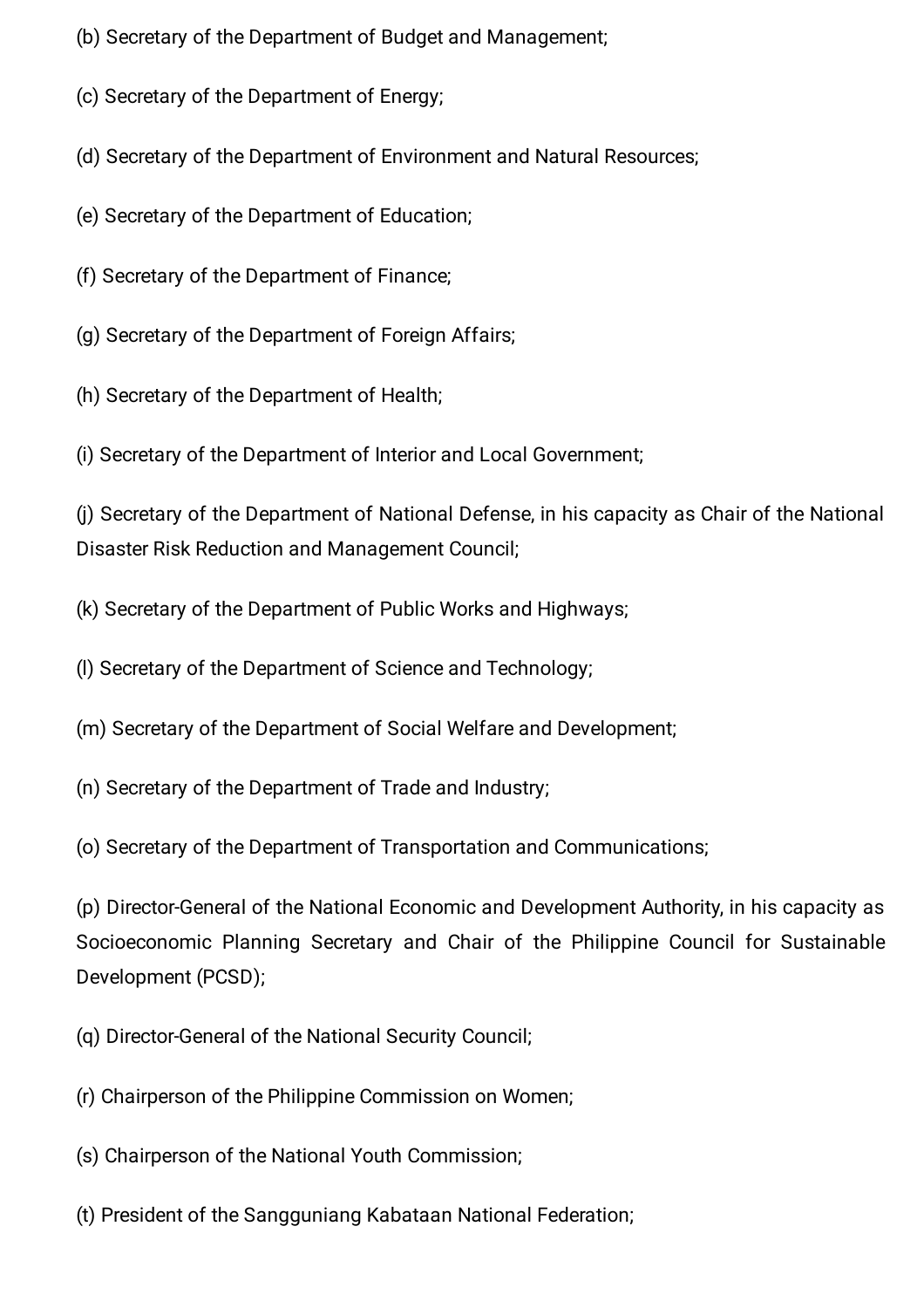(u) President of the League of Provinces;

(v) President of the League of Cities;

(w) President of the League of Municipalities;

(x) President of the Liga ng mga Barangay;

(y) Representative from the academe;

(aa) Representative from the business sector; and

(aa) Representative from nongovernmental organizations.

At least one (1) of the sectoral representatives shall come from the disaster risk reduction community.

The representatives shall be appointed by the President from a list of nominees submitted by their respective groups and endorsed by the Commission. They shall serve for a maximum term of six (6) years: Provided, however, That such appointment, may be terminated by the President on the basis of the withdrawal of endorsement by or recommendation of the sector they represent. Appointment to any vacancy shall be only for the unexpired term of the predecessor.

Ex officio members of the advisory board may appoint their respective permanent alternate representatives who shall have the rank of an Undersecretary."

SEC. 5. Section 6 of Republic Act No. 9729 is hereby amended to read as follows:

"SEC. 6. Meetings of the Commission.  $-$  The Commission shall convene every first or last. Monday of every third month, or as often as it may deem necessary.

In the event that the Chairperson cannot preside the meeting, the Vice Chairperson shall undertake such function; Provided, however, That a resolution or decision shall be approved by the majority of the three (3) Commissioners: Provided, further, That the Chairperson may vote any decisions of the Commission within thirty (30) days from receipt of the same"

SEC. 6. Section 7 of Republic Act. No. 9729 is hereby amended to read as follows: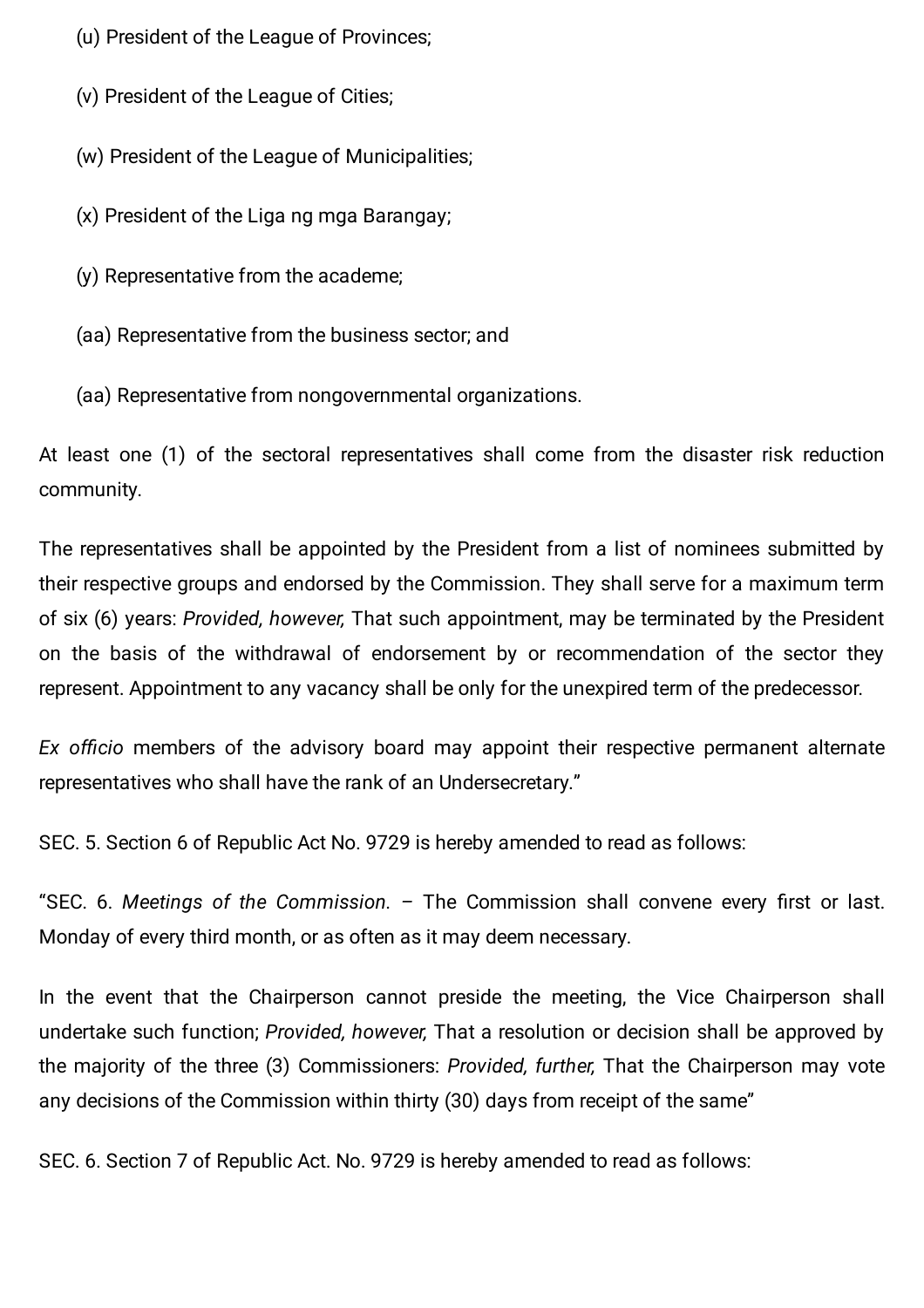"SEC. 7. Qualifications, Tenure, Compensation and Removal of Commissioners. - The Commissioners must be Filipino citizens, residents of the Philippines, at least thirty (30) years of age at the time of appointment, with proven experience on climate change and of proven honesty and integrity. The Commissioners shall be experts in climate change by virtue of their educational background, training and experience: Provided, That at least, one (1) Commissioner shall be female: Provided, further, That in no case shall the

Commissioners come from the same sector: Provided, finally, That in no case shall any of the Commissioners appoint representatives to act on their behalf.

The Commissioners shall hold office for a period of six (6) years, and may be subjected to reappointment: Provided, That no person shall serve for more than two (2) consecutive terms: Provided, further, That, in case of a vacancy, the new appointee shall fully meet the qualifications of a Commissioner and shall hold office for the unexpired portion of the term only: Provided, furthermore, That in no case shall a Commissioner be designated in a temporary or acting capacity: Provided, finally, That any Commissioner may be removed from office before the expiration of his/her term for cause or due to incapacity and in accordance with due process required by pertinent laws.

The Vice Chairperson and the Commissioners shall have the rank and privileges of a Department Secretary and Undersecretary, respectively. They shall be entitled to corresponding compensation and other emoluments and shall be subject to the same disqualifications."

SEC. 7. Section 9 of Republic Act No. 9729 is hereby amended to read as follow;

"SEC. 9. Powers and Functions of the Commission. – The Commission shall have the following powers and functions:

(a) Coordinate and synchronize climate change programs in consultation with national government agencies and other stakeholders;

(b) Formulate a Strategic Framework on Climate Change to serve as the basis for a program for climate change planning, research and development, extension, and monitoring of activities on climate change;

(c) Exercise policy coordination to ensure the attainment of goals sat in the strategic framework and program on climate change;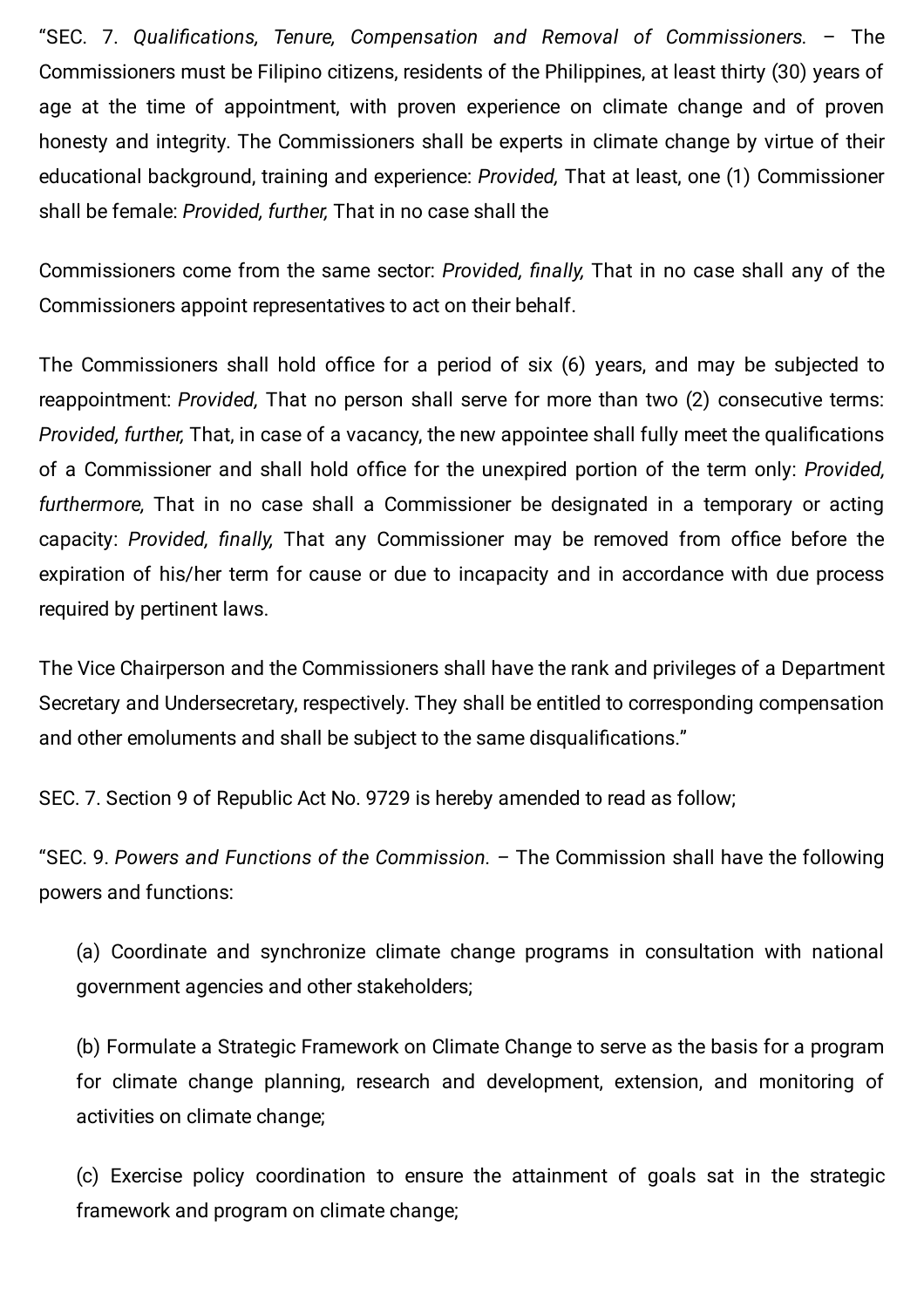(d) Recommend legislation, policies, strategies, programs on and appropriations for climate change adaptation and mitigation and other related activities;

(e) Recommend key development investments in climate-sensitive sectors such as water resources, agriculture, forestry, coastal and marine resources, health, and infrastructure to ensure the achievement of national sustainable development goals;

(f) Create an enabling environment for the design of relevant and appropriate risk-sharing and risk-transfer instruments;

(g) Create an enabling environment that shall promote broader multi-stakeholder participation and integrate climate change mitigation and adaptation;

(h) Formulate strategies for mitigating GHG emissions, anthropogenic sources and enhance removal by sinks;

(i) Coordinate and establish a close partnership with the National Disaster Risk Reduction and Management Council in order to increase efficiency and effectiveness in reducing the people's vulnerability to climate-related disasters;

(j) In coordination with the Department of foreign Affairs, represent the Philippines in the climate change negotiations, constitute and lead the Philippine panel of negotiators to the UNFCCC and the formulation of official Philippine positions on climate change negotiation issues, and decision areas in the international negotiation arena;

(k) Formulate and update guidelines for determining vulnerability to climate change impacts and adaptation assessments and facilitate the provision of technical assistance for their implementation and monitoring;

(l) Coordinate with local government units (LGU's) and private entities to address vulnerability to climate change impacts of regions, provinces, cities and municipalities;

(m) Facilitate capacity building for local adaptation planning, implementation and monitoring of climate change initiatives in vulnerable and marginalized communities and areas;

(n) Promote and provide technical and financial support to local research and develop merit programs and projects in vulnerable and marginalized communities and areas;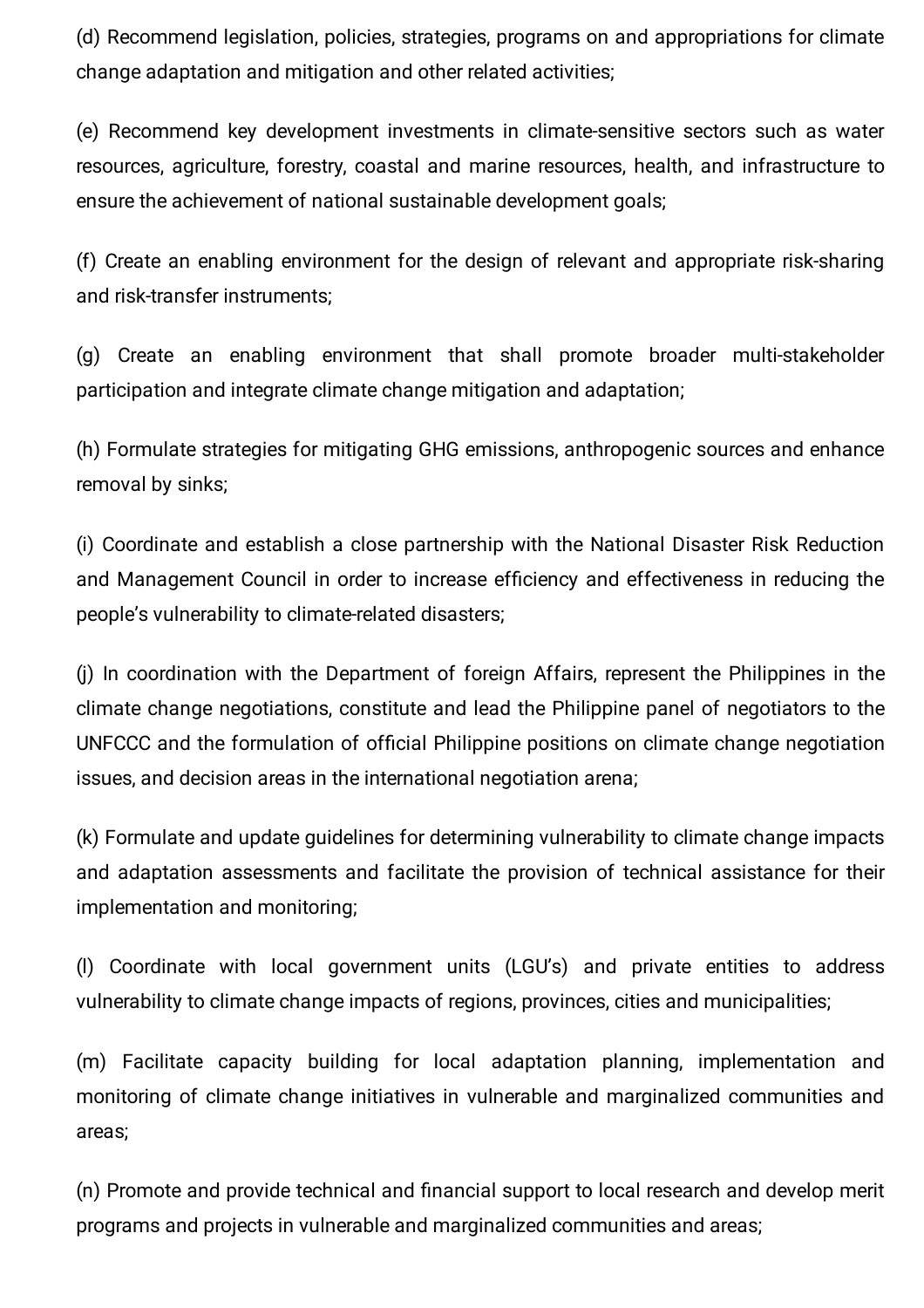(o) Oversee the dissemination of information on climate change, local vulnerabilities and risks, relevant laws and protocols and adaptation and mitigation measures;

(p) Establish a coordination mechanism with the concerned government agencies and other stakeholders to ensure transparency and coherence in the administration of climate funds taking into consideration the official Philippine position in international negotiations; and

(q) Perform such other functions as may be necessary for the effective implementation of this Act."

SEC. 8. Section 11 of Republic Act No. 9729 is hereby amended to road as follows:

"SEC. 11. National Strategic Framework and Program on Climate Change. – The Commission shall, within six (6) months from the effectivity of this Act, formulate a National Strategic Framework on Climate Change. The Frame work shall serve as the basis for climate change planning, research and development, extension, monitoring of activities, and climate financing, to protect vulnerable and marginalized communities from the adverse effects of climate change.

The Framework shall be formulated based on climate change vulnerabilities, specific adaptation needs, and mitigation potential, and in accordance with the international agreements.

The Framework shall be reviewed every three (3) years, or as may be deemed necessary. The review of the Framework shall involve a participatory and interactive process."

SEC. 9. Section 12 of Republic Act No. 9729 is hereby amended to read as follows:

"SEC. 12. Components of the National Strategic Framework and Program on Climate Change. – The Framework shall include, but not limited to, the following components:

- (a) National priorities;
- (b) Impact, vulnerability and adaptation assessments;
- (c) Policy formulation;
- (d) Compliance with international commitments;
- (e) Research and development;
- (f) Database development and management;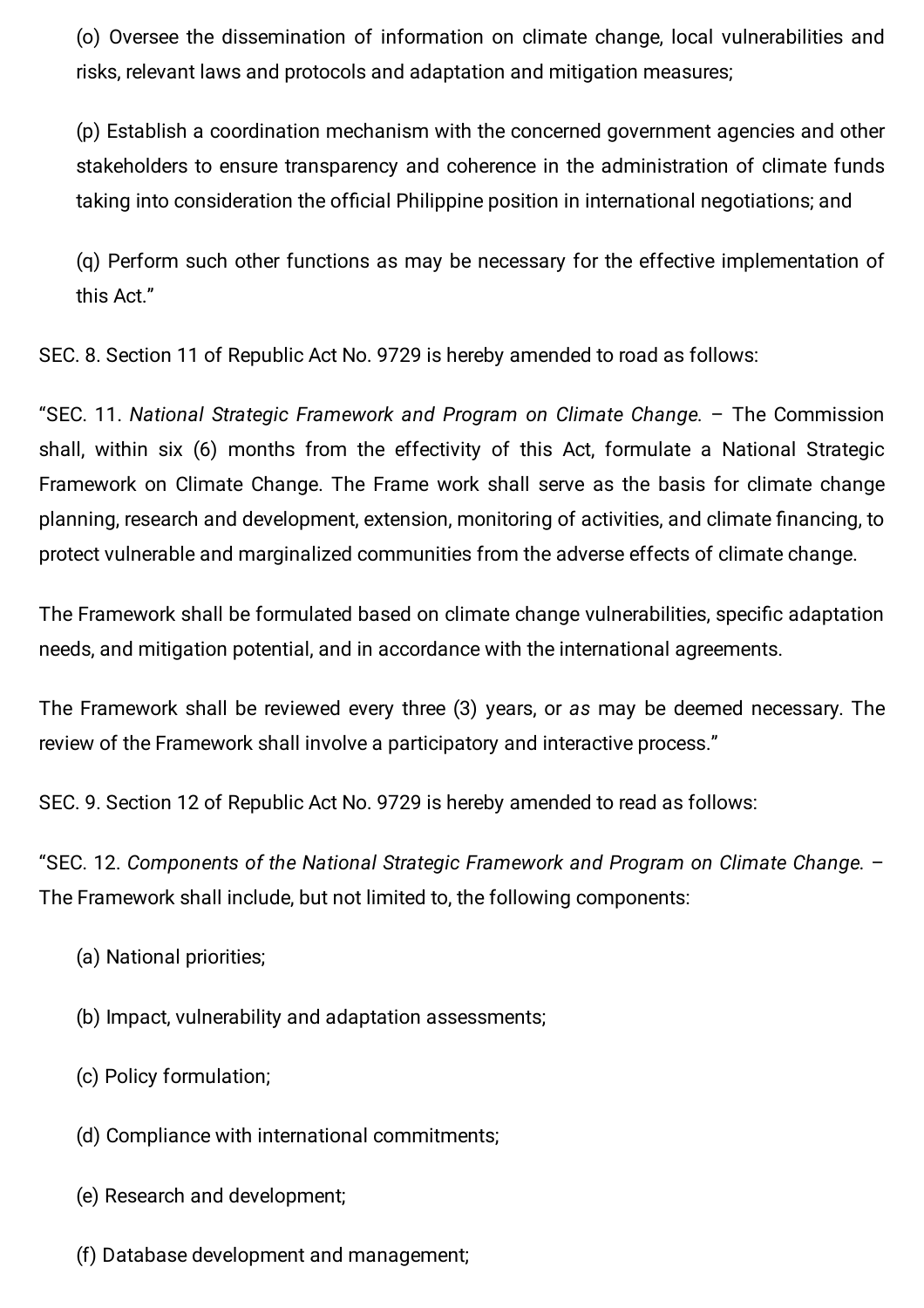(g) Academic programs, capability building and mainstreaming;

(h) Advocacy and information dissemination;

- (i) Monitoring and evaluation; and
- (j) Gender mainstreaming."

SEC. 10. Section 15 of Republic Act No. 9729 is hereby amended to read as follows:

"SEC. 15. Role of Government Agencies.  $-$  To ensure the effective implementation of the framework strategy and program on climate change, concerned agencies shall, perform the following functions:

(a) The Department of Education (DepED) shall integrate climate change into the primary and secondary education curricula and/or subjects, such as, but not limited to, science, biology, sibika, history, including textbooks, primers and other educational materials, basic climate change principles and concepts;

(b) The Department of the Interior and Local Government (DILG) and Local Government Academy, in coordination with the National Economic and Development Authority and other concerned agencies, shall facilitate; the development and provision of a capacity-building program for LGUs in climate change, including the provision of necessary and appropriate technology. The program shall include socioeconomic, geophysical, policy, and other content necessary to address the prevailing and forecasted conditions and risks of particular LGUs. It shall likewise focus on women and children, especially in the rural areas, since they are the most vulnerable;

(c) The Department of Environment and Natural Resources (DENR) shall oversee the establishment and maintenance of a climate change information management system and network, including on climate change risks, activities and investments, in collaboration with other concerned national government agencies, institutions and LGUs

(d) The Department of Foreign Affairs (DFA) shall review international agreements related to climate change and make the necessary recommendation for ratification and compliance by the government on matters pertaining thereto;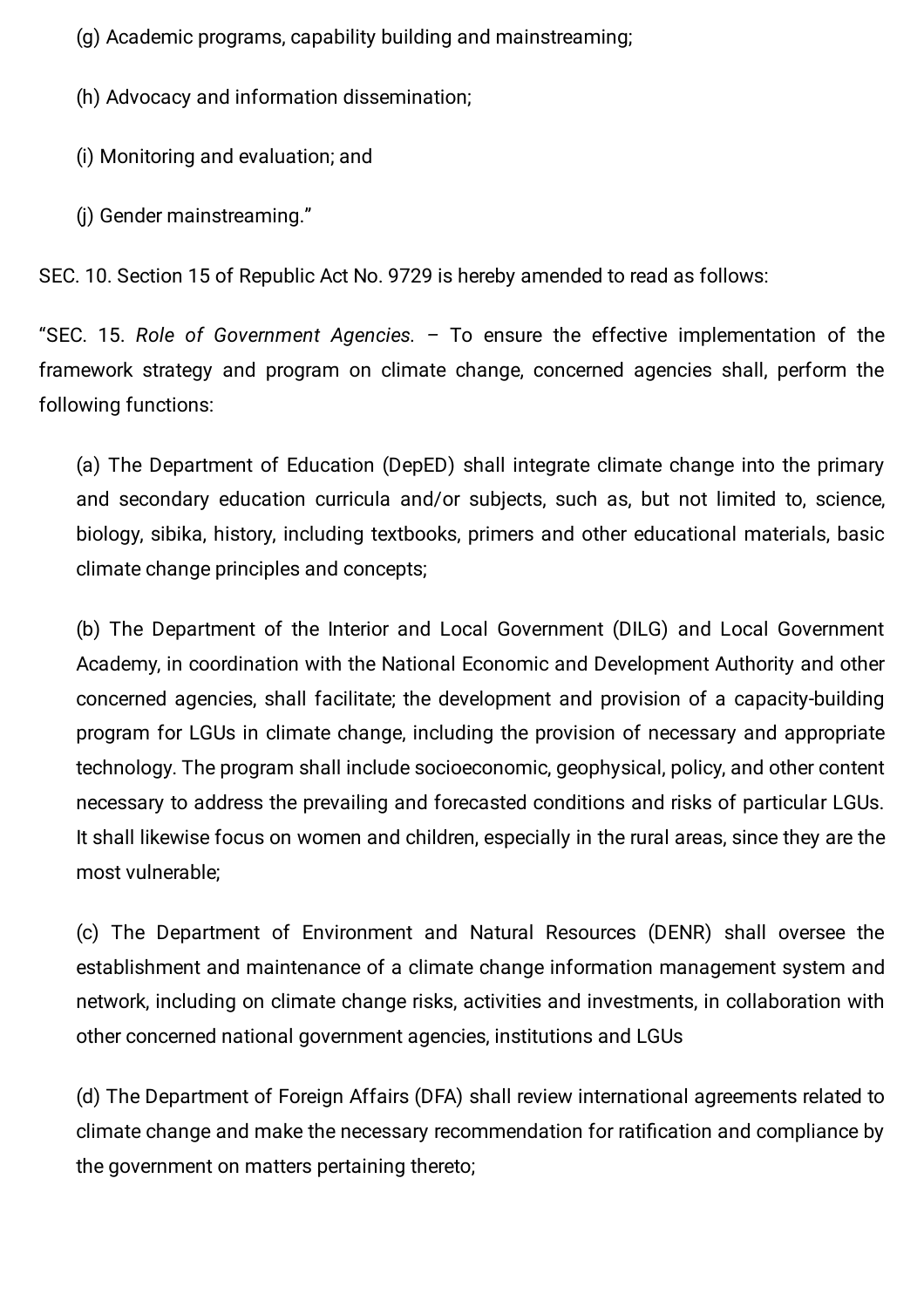(e) The Philippine Information Agency (PIA) shall disseminate information on climate change, local vulnerabilities and risk, relevant laws and protocols and adaptation and mitigation measures;

(f) The Department of Finance (DOF) shall coordinate with the Commission on matters concerning fiscal policies related to climate change and monitor and report measures involving climate finance;

(g) The Department of Budget and Management (DBM) shall undertake the formulation of the annual national budget in a way that ensures the appropriate prioritization and allocation of funds to support climate change-related programs and projects in the annual program of government;

(h) The Department, of Science and Technology (DOST), through the Philippine Atmospheric, Geophysical and Astronomical Services Administration (PAGASA), shall promote, assist and, where appropriate, undertake scientific and technological research and development, projections and analysis of future climate scenarios, including activities relative to observation, collection, assessment and processing of climate-related data such as, but not limited to, rainfall, sea-level-rise, extreme climate events, rise in temperatures, and records of severe droughts monitored over long periods of time, in coordination with LGUs in priority/target monitoring sites, for the benefit of agriculture, natural resources, commerce and industry and in other areas identified to be vital to the country's development; and

(i) Government financial in institutions, except Bangko Sentral ng Pilipinas (BSP) shall, any provision in their respective charters to the contrary notwithstanding, provide preferential nancial packages for climate change-related projects. In consultation with the BSP, they shall, within thirty (30) days from the effectivity of this Act, issue and promulgate the implementing guidelines therefor."

SEC. 11. Section 16 of Republic Act No. 9729 is hereby amended to read as follows:

"SEC. 16. Coordination with Various Sectors. – In the development and implementation of the National Climate Change Action Plan, and the local action plans, the Commission shall consult and coordinate with the nongovernment organizations (NGOs), civic organizations, academe, people's organizations, the private and corporate sectors and other concerned stakeholder groups."

SEC. 12. Section 17 of Republic Act No. 9729 is hereby amended to read as follows: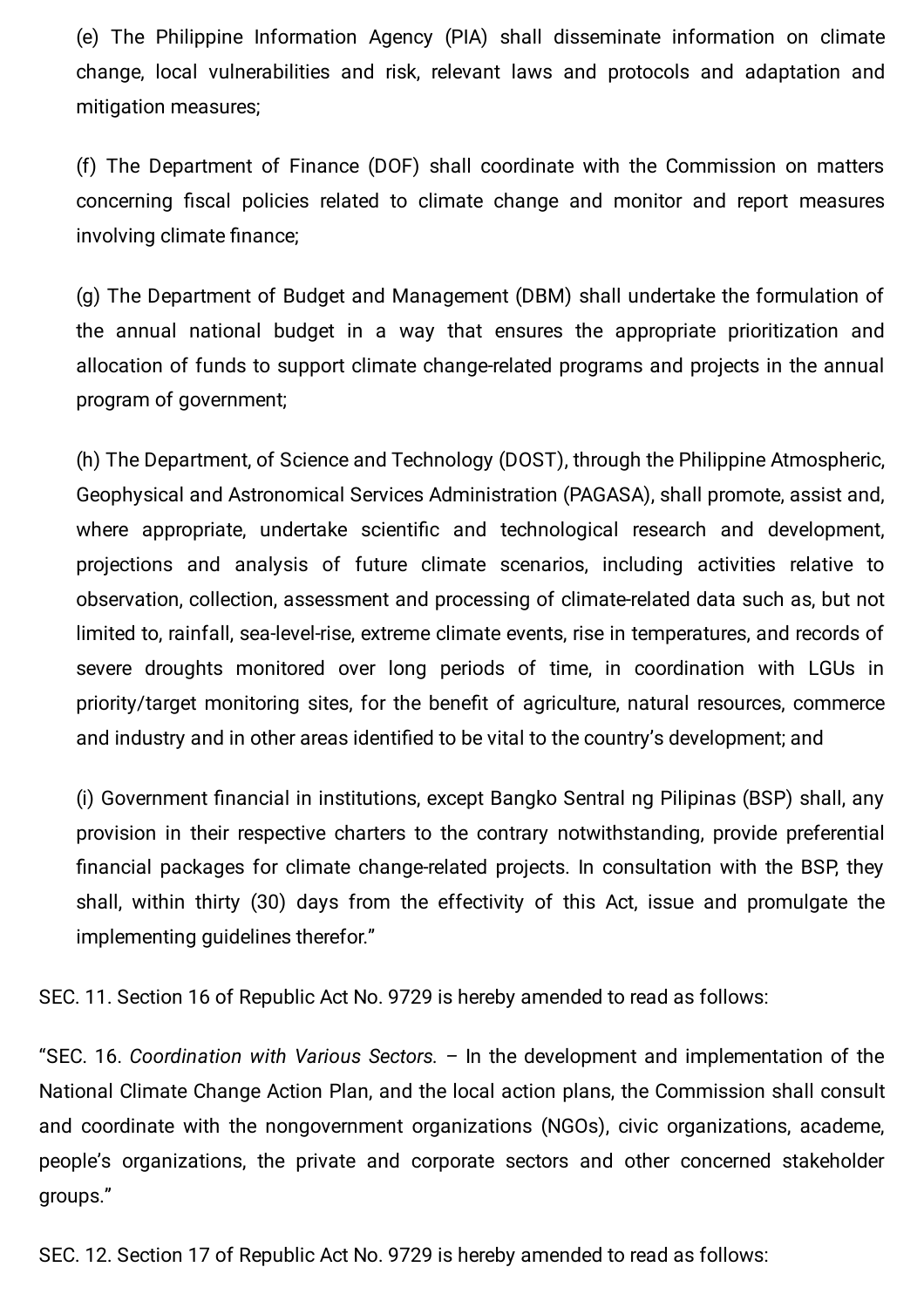"SEC. 17. Authority to Receive Donations and/or Grants. – The Commission is hereby authorized to accept grants, contributions, donations, endowments, bequests, or gifts in cash, or in kind from local and foreign sources in support of the development and implementation of climate change programs and plans; Provided, That in case of donations from foreign governments, acceptance thereof shall be subject to prior clearance and approval of the President of the Philippines upon recommendation of the Department of Finance: Provided, further, That such donations shall not be used to fund personal services expenditures and other operating expenses of the Commission.

The proceeds shall be used to finance:

(a) Research, development, demonstration and promotion of technologies;

(b) Conduct of assessment of vulnerabilities to climate change impacts, resource inventory, and adaptation capability building;

(c) Advocacy, networking and communication activities in the conduct of information campaign; and

(d) Conduct of such other activities reasonably necessary to carry out the objectives of this Act, as may be defined by the Commission."

SEC. 13. Insert and renumber Sections 18, 19, 20, 21, 22, 23, 24 and 25 in Republic Act No. 9729 to read as follows:

"SEC. 18. Creation of the People's Survival Fund. – A People's Survival Fund (PSF) is hereby established as a special fund in the National Treasury for the financing of adaptation programs and projects based on the National Strategic Framework."

"SEC. 19. Sources of the Fund. – The amount of One billion pesos (P1,000,000,000.00) shall be appropriated under the General Appropriations Act (GAA) as opening balance of the PSF. Thereafter, the balance of the PSF from all sources including the amount appropriated in the GAA for the current year shall not be less than One billion pesos (P1,000,000,000.00): Provided, That the balance of the PSF may be increased as the need arises, subject to review and evaluation by the Office of the President and the Department of Budget and Management (DBM) of the accomplishments of the Commission and other concerned LGUs: Provided, further, That the PSF shall not be used to fund personal services and other operational expenses of the Commission: Provided, furthermore, That the balance of the PSF including the amount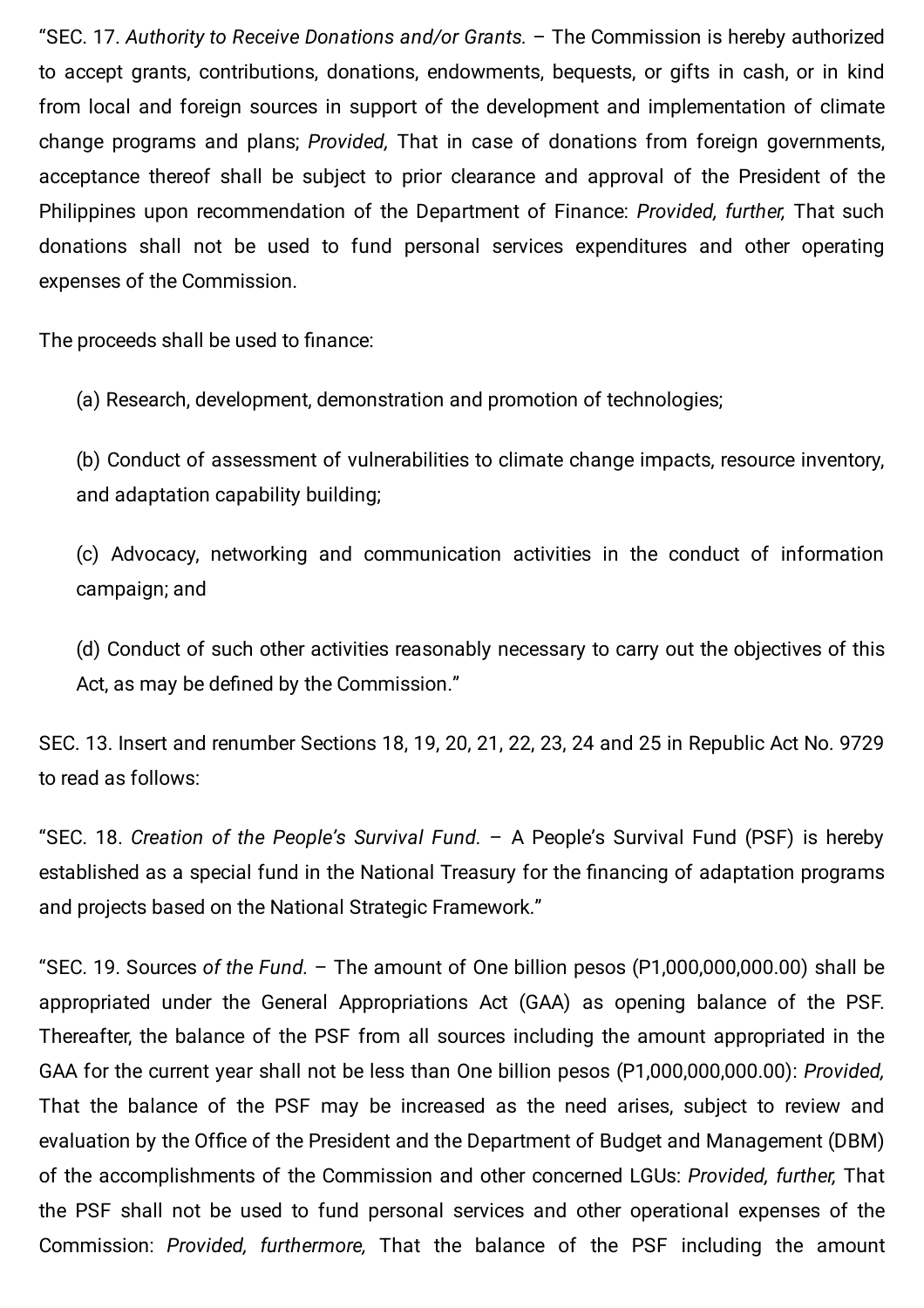appropriated in the GAA which shall form part of the fund shall not revert to the general fund: Provided, finally, That the Commission shall submit to Congress and the DBM a semi-annual physical/narrative and financial report on the utilization of the PSF.

The PSF may be augmented by donations, endowments, grants and contributions, which shall be exempt from donor's tax and be considered as allowable deductions from the gross income of the donor, in accordance with the provisions of the National Internal Revenue Code of 1997, as amended."

"SEC. 20. Uses of the Fund. – The fund shall he used to support adaptation activities of local governments and communities such as, but not limited to, the following:

(a) Adaptation activities, where sufficient information is available to warrant such activities, in the areas of water resources management, land management, agriculture and fisheries, health, infrastructure development, natural ecosystems including mountainous and coastal ecosystems;

(b) Improvement of the monitoring of vector-borne diseases triggered by climate change, and in this context improving disease control and prevention;

(c) Forecasting and early warning systems as part of preparedness for climate-related hazards;

(d) Supporting institutional development, for local governments, in partnership with local communities and civil society groups, for preventive measures, planning, preparedness and management of impacts relating to climate change, including contingency planning, in particular, for droughts and floods in areas prone to extreme climate events;

(e) Strengthening existing; and where needed, establish regional centers and information networks to support climate change adaptation initiatives and projects;

(f) Serving as a guarantee for risk insurance needs for farmers, agricultural workers and other stakeholders; and

(g) Community adaptation support programs by local organizations accredited by the Commission.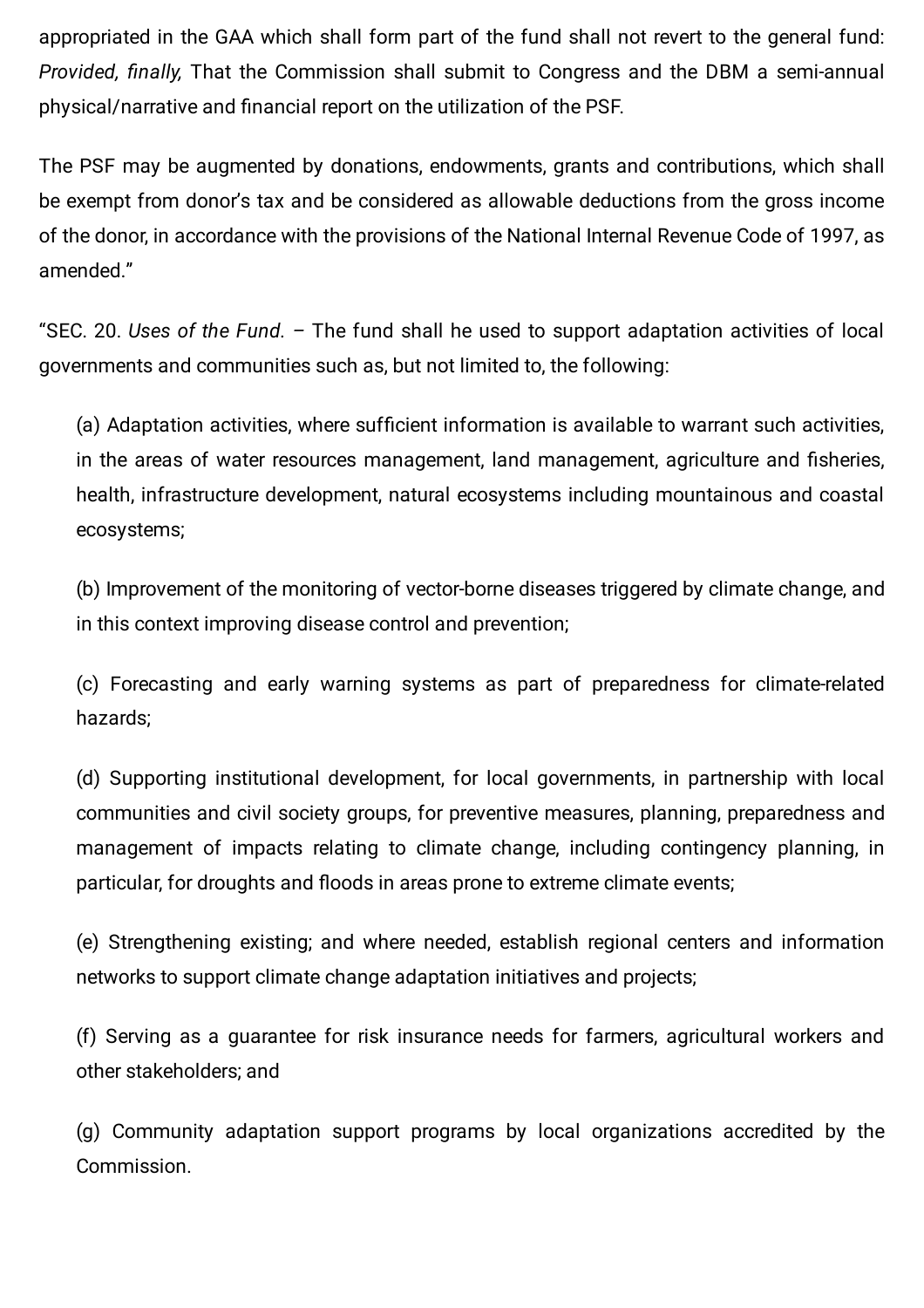The fund shall be suppletory to any annual appropriations allocated by relevant government agencies for climate change-related programs and projects and by LQUs. The fund shall encourage counterpart funding arrangements among local governments, community organizations, the private sector, and other entities."

"SEC. 21. The People's Survival Fund Board. – There is hereby created a People's Survival Fund Board, hereinafter referred to as the PSF Board, which shall be lodged under the Commission. It shall be composed of the following:

(a) Secretary of the Department of Finance as Chair;

(b) Vice Chairperson of the Commission;

(c) Secretary of the Department of Budget and Management;

(d) Director-General of the National Economic and Development Authority;

(e) Secretary of the Department of the Interior and Local Government;

(f) Chairperson of the Philippine Commission on Women;

 $(q)$  A representative from the academe and scientific community;

(h) A representative from the business sector; and

(i) A representative from the NGOs: Provided, That the organizations of the academe and scientific community, business and NGO representatives of the PSF Board are disqualified from accessing the fund during their term, as set by the Commission, and a year after their tenure in the PSF Board shall have been terminated or completed. The said representatives shall be identified nod designated as such by the Commission."

"SEC. 22. Powers and Functions of the PSF Board. – The PSF Board, which shall convene at least twice a year, shall have the following powers and functions:

(a) Promulgate policies that will maintain the fiduciary character of the Board;

(b) Provide overall strategic guidance in the management and use of the fund including, but not limited to, the development of funding windows for various adaptation activities, including counterpart funding arrangements, and guidelines for project assessment, approval and evaluation;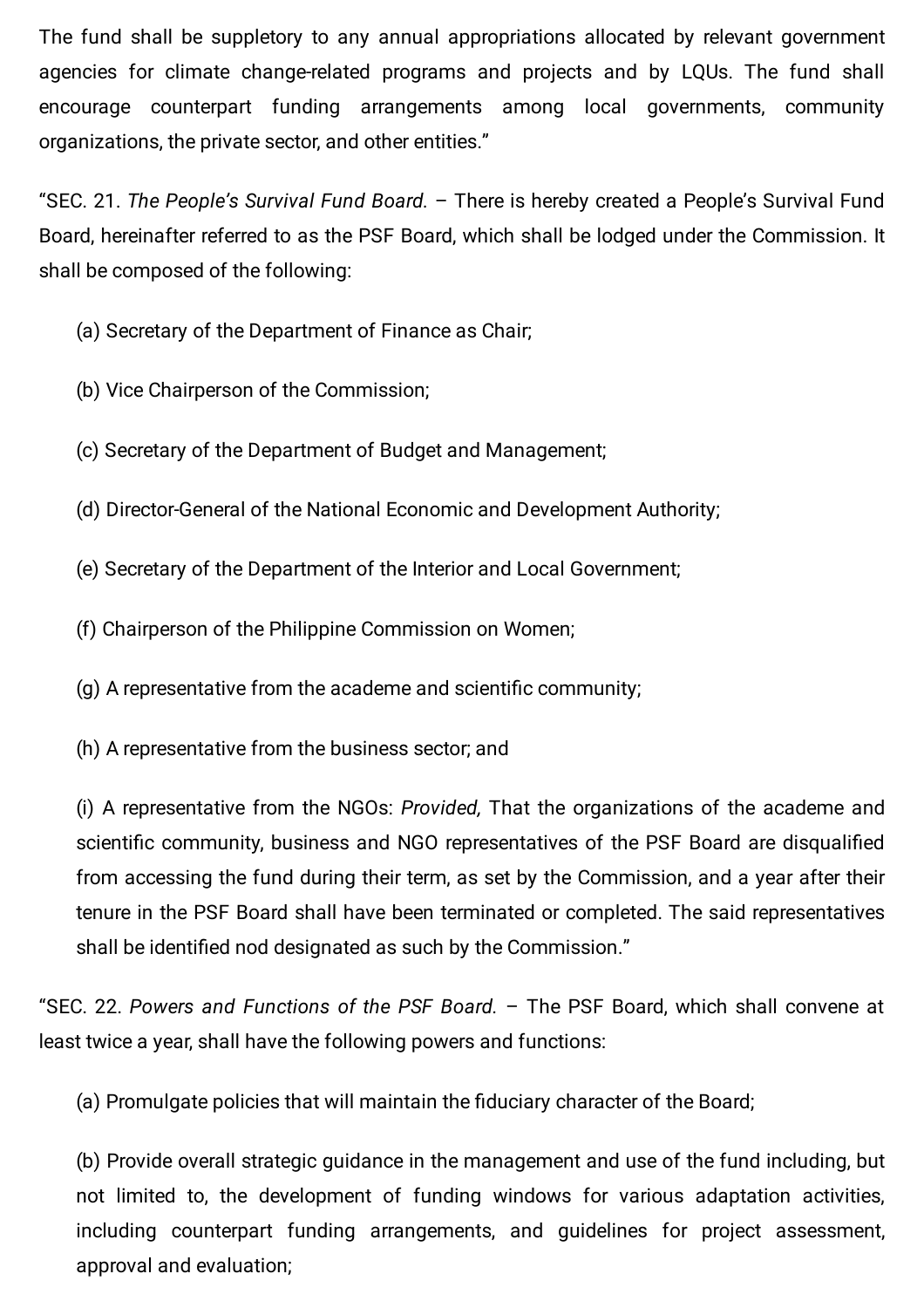(c) Develop social, financial and environmental safeguards to be used in project implementation;

(d) Identify additional sources for the fund;

(e) Issue final approval of projects for the use of the fund;

(f) Adopt a conflict of interest policy to ensure that board members will not vote on projects if they have a direct stake therein; and

(g) Ensure an independent third party evaluation and auditing of activities supported by the fund, taking into consideration the principles of transparency and accountability, and government accounting and auditing roles and regulations."

"SEC 23. Role of the Commission in the Utilization of the People's Survival Fund. – The Climate Change Office, headed by the Vice Chairperson of the Commission, shall evaluate and review the project proposals, and, with the concurrence and endorsement of a majority of the climate change Commissioners appointed by the President, recommend approval of project proposals to the PSF Board based on the policies, guidelines, and safeguards, agreed by the PSF Board. The Commission shall utilize the expertise of relevant government agencies in its advisory board and the national panel of technical experts in the project appraisal, monitoring and evaluation process. The Commission shall not be a project implementor.

The Commission shall formulate mechanisms that ensure transparency and public access to information regarding funding deliberations and decisions.

The Commission shall develop guidelines to accredit local organizations seeking to access the fund. Organizations will be accredited based on criteria such as organizational independence, track record in the community and/or field of expertise, financial management, and participatory practices."

"SEC. 24. Prioritization of Fund Allocation. – The Commission shall develop criteria to prioritize use of the fund based on, but not. limited to, the following:

- (a) Level of risk and vulnerability to climate change;
- (b) Participation of affected communities in the design of the project;
- (c) Poverty reduction potential;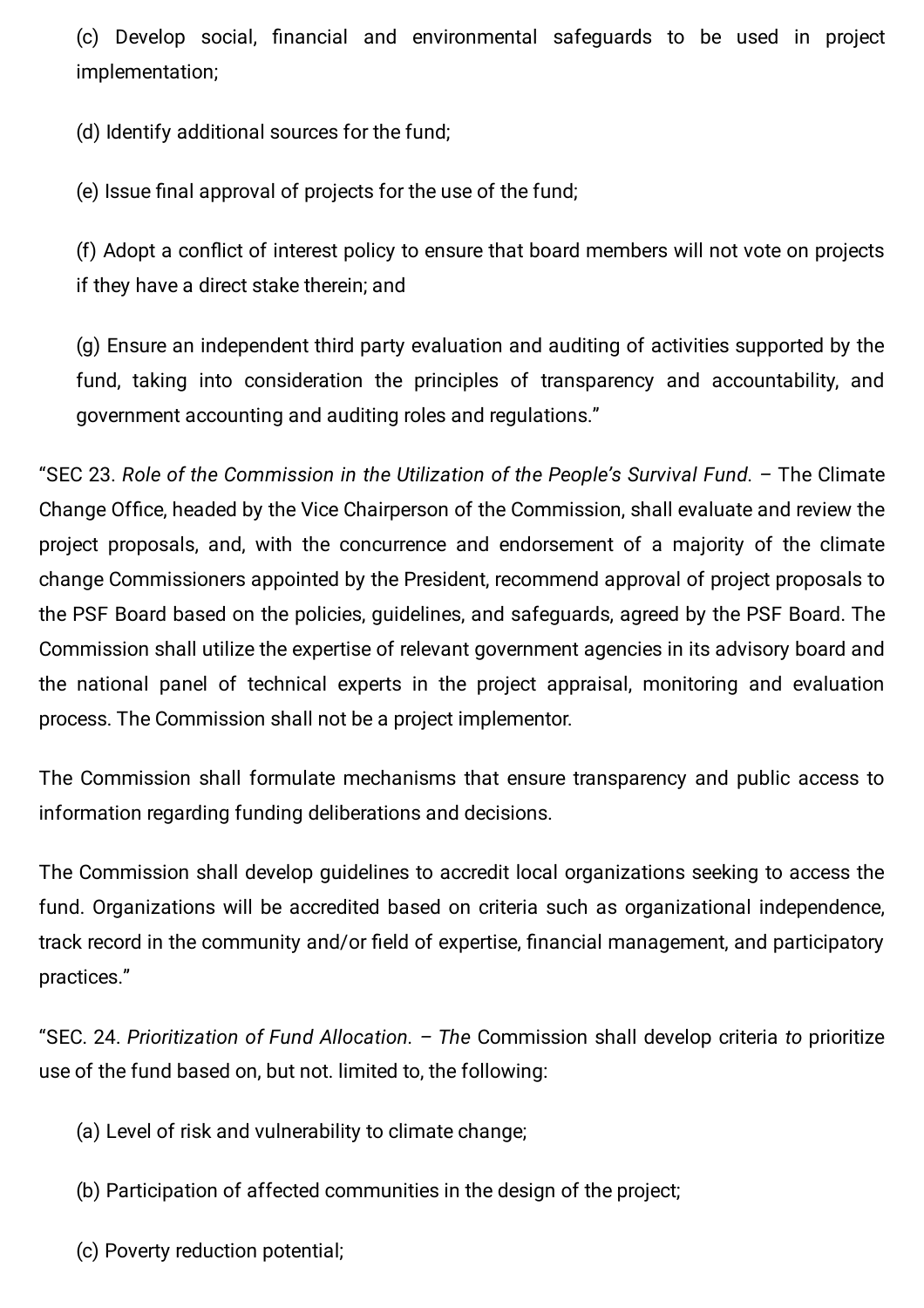(d) Cost effectiveness and attainability of the proposal;

(e) Identification of potential co-benefits extending beyond LGU territory;

(f) Maximization of multi-sectoral or cross-sectoral benefits;

(g) Responsiveness to gender-differentiated vulnerabilities; and

(h) Availability of climate change adaptation action plan."

"SEC. 25. Community Participation. – To ensure transparency and participation of vulnerable and marginalized groups in the adaptation projects to be supported by the fund, community representatives and/or NGO counterparts may participate as observers in the project identification, monitoring and evaluation process of the Commission."

SEC. 14. The succeeding sections shall be renumbered accordingly.

SEC. 15. Separability Clause. – If, for any reason, any section or provision of this Act is declared as unconstitutional or invalid, the other sections or provisions hereof shall not be affected thereby.

SEC. 16. Repealing Clause. – All laws, ordinances, rules and regulations and other issuances or parts thereof which are inconsistent with this Act are hereby repealed or modified accordingly.

SEC. 17. Effectivity Clause. – This Act shall take effect after fifteen  $(15)$  days following its complete publication in at least two (2) national newspapers of general circulation.

Approved,

(Sgd.) FELICIANO BELMONTE JR. Speaker of the House of Representatives

(Sgd.) JUAN PONCE ENRILE President of the Senate

This Act which is a consolidation of Senate Bill No. 2811 and House Bill No. 6235 was finally passed by the Senate and the House of Representatives on June 6, 2012.

> (Sgd.) EMMA LIRIO-REYES Secretary of the Senate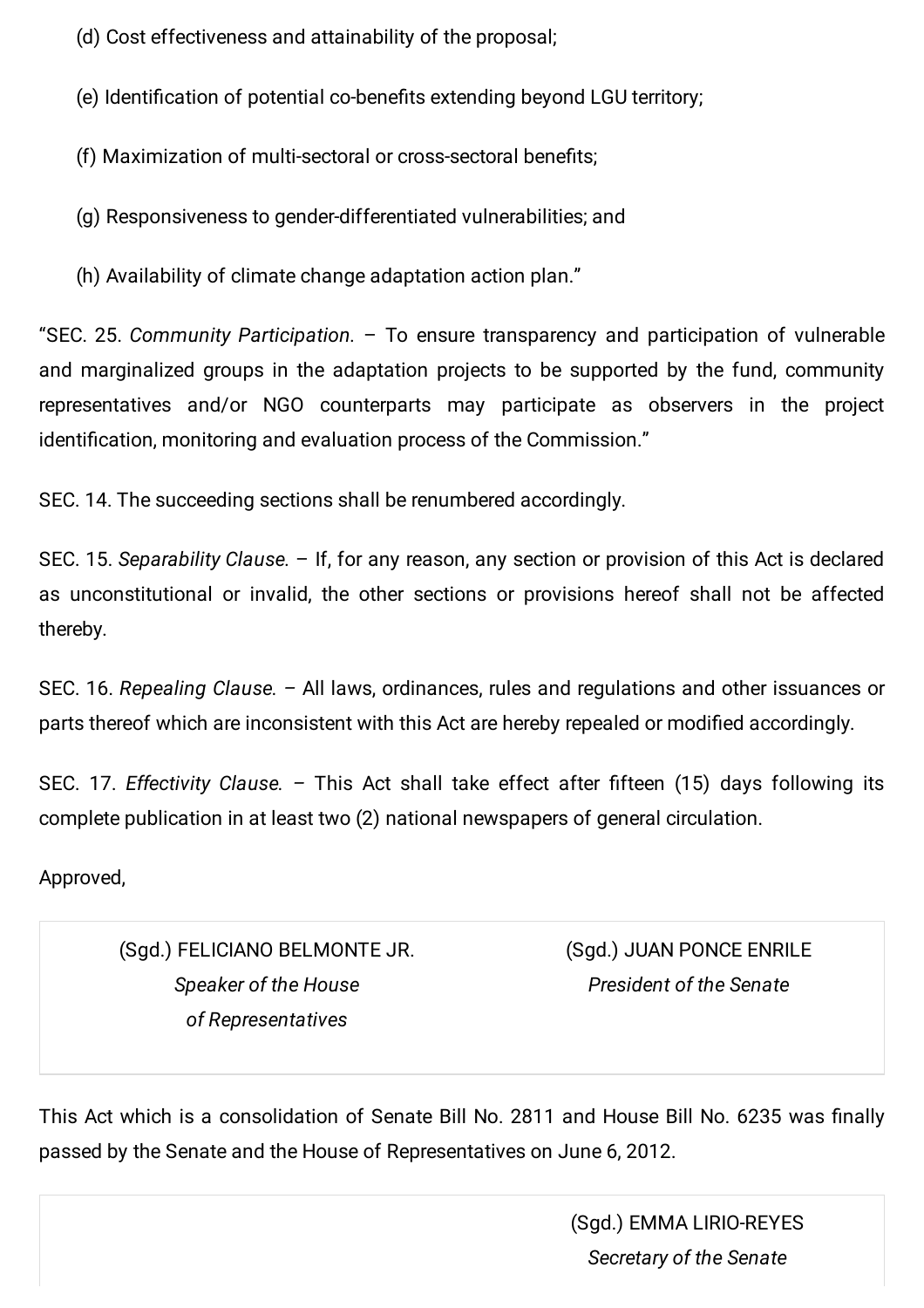(Sgd.) MARILYN B. BARUA-YAP Secretary General House of Representatives

Approved: AUG 16 2012

### (Sgd.) BENIGNO S. AQUINO III President of the Philippines

#### RESOURCES

[PDF] Republic Act No. 10174 [\(http://www.gov.ph/downloads/2012/08aug/20120816-](http://www.gov.ph/downloads/2012/08aug/20120816-RA-10174-BSA.pdf) RA-10174-BSA.pdf)

This entry was posted under Legislature [\(http://www.gov.ph/section/legis/\)](http://www.gov.ph/section/legis/), Republic Acts [\(http://www.gov.ph/section/laws/republic-acts/\).](http://www.gov.ph/section/laws/republic-acts/) Bookmark the permalink (http://www.gov.ph/2012/08/16/republic-act $no-10174$ )



REPUBLIC OFTHE PHILIPPINES

All content is in the public domain unless otherwise stated.

Privacy Policy [\(http://www.gov.ph/about-this-website/privacy-policy/\)](http://www.gov.ph/about-this-website/privacy-policy/) ABOUT GOVPH

Learn more about the Philippine government, its structure, how government works and the people behind it.